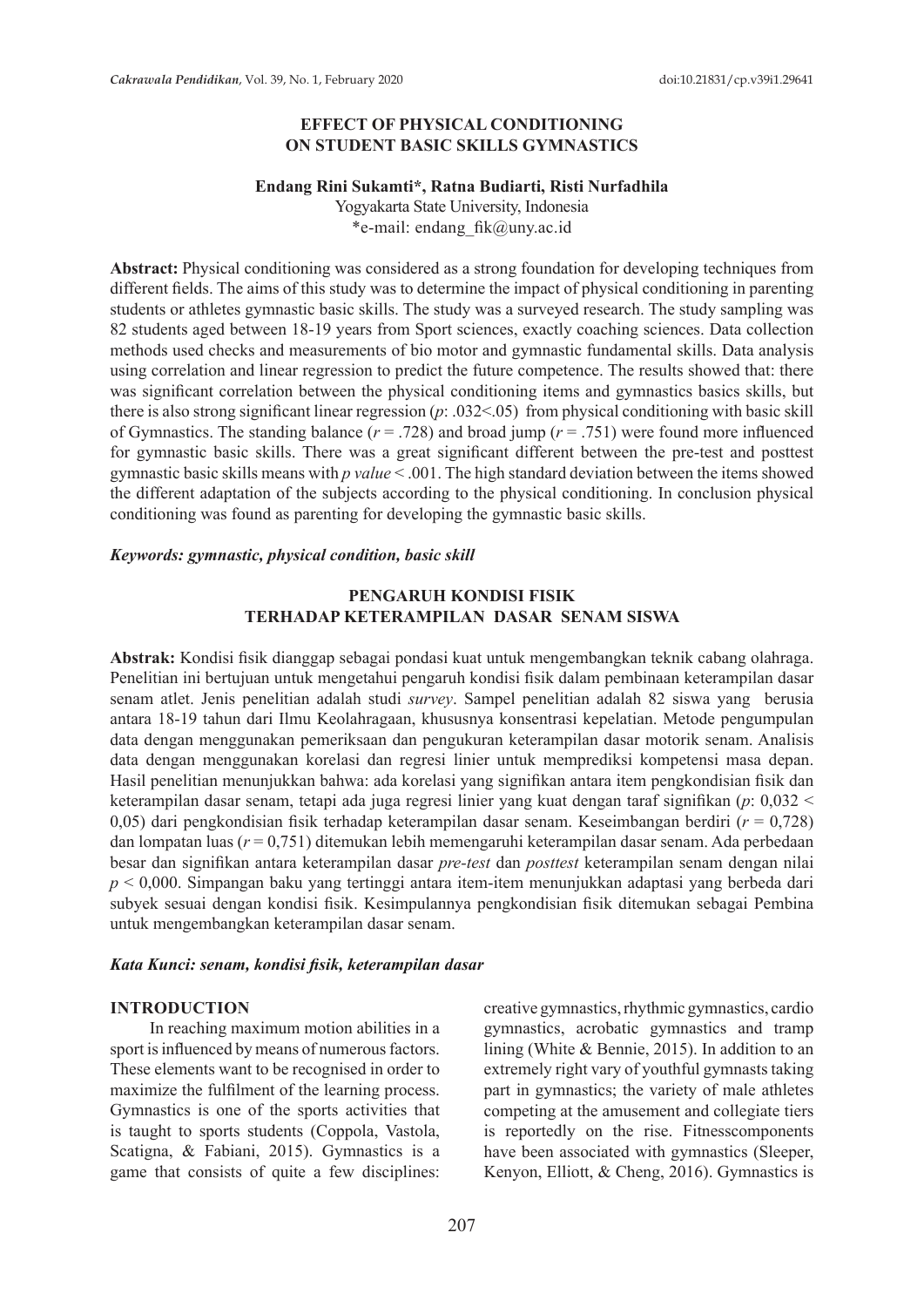an excellent mechanism for the educating basic motor abilities and advertising health-related fitness in youth of all a long time.

Many agree that involvement in gymnastic education can make a contribution considerably to the all-around development of a baby, and that a physical education program along with gymnastics advantages youth in many areas (Bobo-Arce & Méndez-Rial, 2013). Gymnastics is oftentimes protected in physical education programs throughout the world. It represents an exercise with many benefits, to the point that it has been described as an indispensable and necessary phase of the PE curriculum that have to be provided in preschool through college (Fernández-Villarino, Hernaiz-Sánchez, Sierra-Palmeiro, & Bobo-Arce, 2018). One such gain is that it promotes abilities related to health, there are a number of well-known, healthrelated fitness batteries to check health in all its dimensions in younger people (Elferink-Gemser, Huijgen, Coelho-e-Silva, Lemmink, & Visscher, 2012). Nevertheless, an accelerated ability to precisely measure strength, power, speed, balance, flexibility, and agility can additionally assist in figuring out and re mediating deficits in the bodily basic performance traits desired in gymnastics as some researches consist on the development based on the fitness (Trajković, Madić, Sporiš, Aleksić-Veljković, & Živčić-Marković, 2016).

Underlined the significance of bodily health in gymnastics, showing systematically increasing variations over time between gymnasts and non-trained topics in flexibility, speed, strength, agility and endurance tests. Many authors have said that current artistic gymnastics requires greater strength and power due to the fact of the ever increasing technical difficulty required through revision of the Code of Points, previous research has demonstrated the fantastic outcomes of a four-week after faculty programme addressing motor skills and fitness can have in young youth (Donti, Tsolakis, & Bogdanis, 2014). Positive outcomes from sports activities are completed principally via bodily activity, but secondary effects deliver fitness advantages such as psychosocial and personal development bio motor skills (Eldridge, Palmer, Gillis, Lloyd, Squires, & Murray, 2012).

There are many gymnastics components: (1) strength is an aspect of a person's bodily situation about the potential to use muscular tissues to take delivery of the burden of work ; (2) endurance the potential of a character to use his muscle mass to contract consistently in a tremendously long time with a sure burden (Mallesh, Suresh, & Sivakumar, 2017); (3) muscle strength: muscle electricity is the capacity of an individual to use most strength that is performed in the shortest viable time; (4) speed is a person's capacity to work on nonstop moves in the shortest feasible time (Babu & Kumar, 2013); (5) flexibilityis the effectiveness of a man or woman in adjusting to all activities with huge physique measurements; (6) agility is the ability of anybody to trade the position of a sure area, anybody who is in a position to trade a special function in excessive velocity with correct coordination, ability that the agility is quite appropriate (Gomathi, Radhakrishnan, & Karthick, 2015); (7) balance is a person's capacity to manage the nerves of the muscular tissues; (8) coordination: coordination is the capacity of a individual to combine a range of extraordinary actions into a single movement pattern effectively (Sammoud, Negra, Chaabene, Bouguezzi, Moran, & Granacher, 2019); (9) accuracy is the potential of an individual to manipulate free moves towards a target; (10) reaction: reaction is the potential of a character to act without delay as quickly as viable in response to stimuli precipitated via the senses of nerves, or different emotions (Neri et al., 2018; Mellos, Dallas, Kirialanis, Giovanni, & di Cagno, 2014; Mkaouer, Hammoudi-Nassib, Amara, & Chaabène, 2018).

Basis of research already carried out by leading researchers. it seems that Indonesia such studies are not yet discussed. Given the importance of gymnastics, the study will be conducted on the influence physical conditioning on the gymnastics basic skills of athletes. The aim of this study to determine the contribution of physical condition to gymnastic basic skill. Good health and fitness allows you to perform daily activities effectively, with good levels of resistance, endurance, flexibility, and cardiorespiratory fitness. Increasing the level of activity reduces the risk of developing pathologies such as hypertension, cardiovascular disease, stroke, diabetes or cancer (Kari & Karhulahti, 2016).To improve health, it is important to be physically active and follow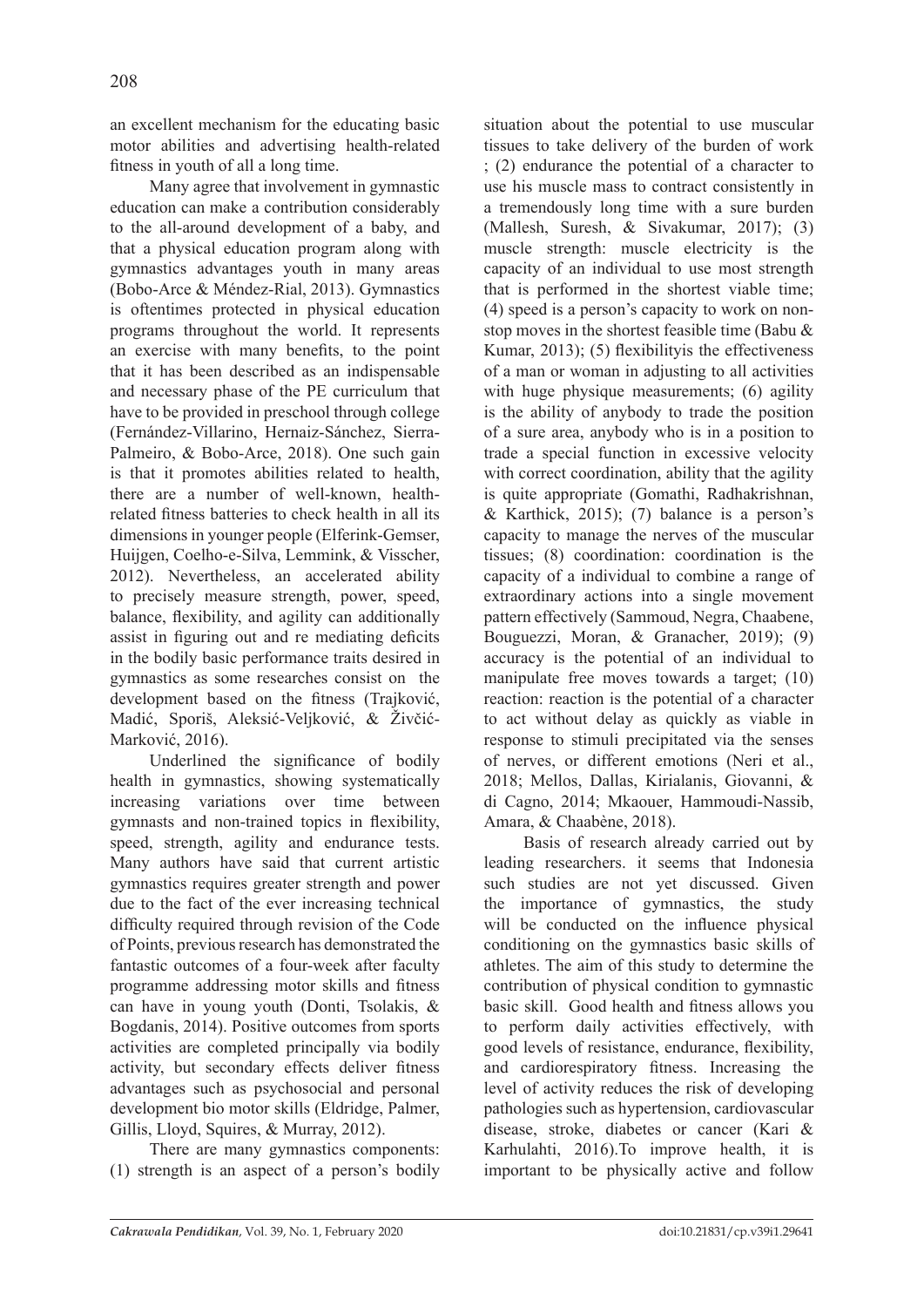the advice of the American College of Sports Medicine (ACSM), in collaboration with the American Heart Association (Malm, Jakobsson, & Isaksson, 2019). These recommendations apply to anyone between the ages of 18 and 65. In general, they recommend at least 30 minutes of physical activity per day.

### . **METHODS**

This study is descriptive research with quantitative approach. The research sampling 82 students, aged between 18-19 years and find out about in Sport Coaching Education Department which belongs to the Sport Science of Yogyakarta, State University. Population was all the students of Sport Coaching Education and the sample was taken by total sampling (Sharma, 2017). Data collection using questionnaire and technique tests (physical condition).To assess the evaluation of gymnastic basic skills the research used the model of Kim, Jang, Kim, & Wan, (2018). Data analysis using Independent sample t-Test and correlation by SPSS Amos .23.

### **Procedures**

The instrument used in this study was valid and reliable. The validity of instrument was found out with seven experts: Five lecturers from Yogyakarta State University who have high knowledge in gymnastic, two Gymnastic coaches' trainers who have at least five years of experience, they have also national certificate. Based on Aiken formula the validity and reliability was found (Aiken, 1980; Taherdoost, 2016).

The test of evaluation was constituted by: (1) Physical Ability Test (sit and reach, standing balance, broadjump, vertical jump, side step test agility, push up, and sit up; (2) gymnastic basic skill (forward roll, back roll, tiger sprong, split, Cartwheel, headstand, handstand, roll kip, round off, and handspring.

The training of physical fitness was applied during six weeks three times per week, the evaluation has been carried out to assess the it contribution on the gymnastic basic skills, nevertheless the pre-test has been done before the training in order to know the athlete level at the beginning. The quality of physical training was approved after the last test. The result of program will allow the user to continue with same tool or to improve the methods (Ndayisenga & Tomoliyus, 2019).

## **RESULTS AND DISCUSSION Results**

The result from this study consists or focused on the influence from the physical conditioning on the gymnastic basics skills of athletes. The results presented in the tables below are discussed in so far as the researcher begins to show the relationship that would exist between the themes or the variables studied. Then the pre-test and post-test results for physical conditioning and gymnastic basic skills are represented and explained.

Indeed the analysis of the data was firstly based on Correlation between items physical conditioning and gymnastic basic skills. The analytical operations that are performed can be observed in Table 1.

|                                   |                                     |                                    | $\overline{\phantom{a}}$                  |                              | $\circ$                         | ັ                                                    |                    |                |                   |
|-----------------------------------|-------------------------------------|------------------------------------|-------------------------------------------|------------------------------|---------------------------------|------------------------------------------------------|--------------------|----------------|-------------------|
|                                   |                                     | <b>Sit</b><br>and<br>Reach<br>(X1) | <b>Standing</b><br><b>Balance</b><br>(X2) | <b>Broad</b><br>Jump<br>(X3) | <b>Vertical</b><br>Jump<br>(X4) | <b>Side</b><br><b>Step</b><br><b>Agility</b><br>(X5) | Push<br>Up<br>(X6) | Sit Up<br>(X7) | Competence<br>(Y) |
| Sit and Reach                     | Pearson                             |                                    | .162                                      | $.254*$                      | .068                            | .147                                                 | $.403**$           | .165           | .167              |
| (X1)                              | Correlation<br>Sig.<br>$(2-tailed)$ | $\ddot{\phantom{0}}$               | .197                                      | .041                         | .593                            | .242                                                 | .001               | .190           | .184              |
|                                   | N                                   | 65                                 | 65                                        | 65                           | 65                              | 65                                                   | 65                 | 65             | 65                |
| <b>Standing</b><br>Balance $(X2)$ | Pearson<br>Correlation              | .162                               | 1                                         | .036                         | .155                            | $-.099$                                              | $.269*$            | $-.012$        | $.728**$          |
|                                   | Sig.<br>$(2-tailed)$                | .197                               |                                           | .777                         | .217                            | .433                                                 | .030               | .923           | .000              |
|                                   | N                                   | 65                                 | 65                                        | 65                           | 65                              | 65                                                   | 65                 | 65             | 65                |

**Table 1. Correlation between Items Physical Conditioning and Gymnastic Basic Skills**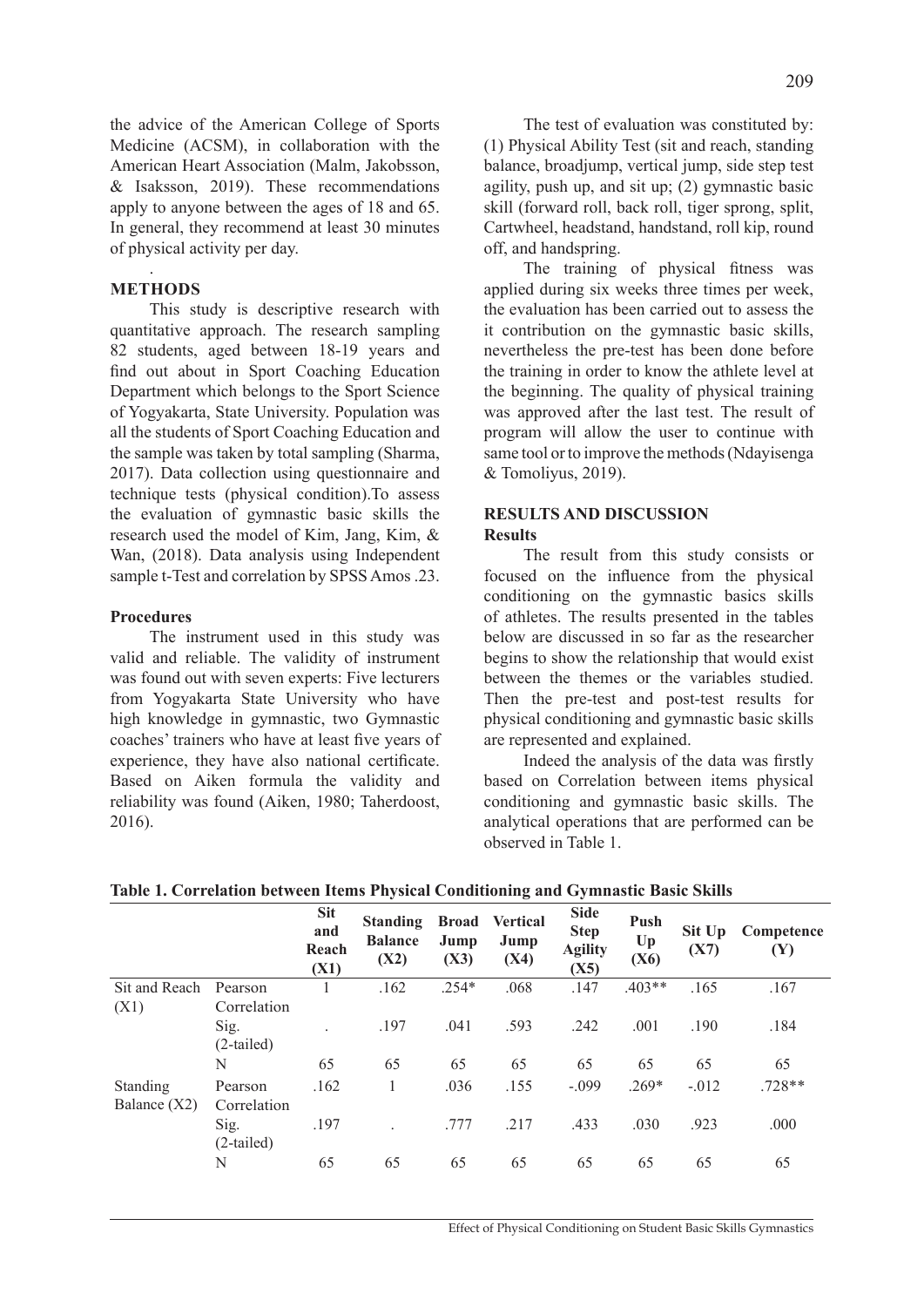|                             |                        | <b>Sit</b><br>and<br>Reach<br>(X1) | <b>Standing</b><br><b>Balance</b><br>(X2) | <b>Broad</b><br>Jump<br>(X3) | <b>Vertical</b><br>Jump<br>(X4) | <b>Side</b><br><b>Step</b><br><b>Agility</b><br>(X5) | Push<br>Up<br>(X6) | Sit Up<br>(X7) | Competence<br>(Y) |
|-----------------------------|------------------------|------------------------------------|-------------------------------------------|------------------------------|---------------------------------|------------------------------------------------------|--------------------|----------------|-------------------|
| <b>Broad Jump</b><br>(X3)   | Pearson<br>Correlation | $.254*$                            | .036                                      | $\mathbf{1}$                 | $.751**$                        | .666**                                               | .204               | .386**         | $.432**$          |
|                             | Sig.<br>$(2-tailed)$   | .041                               | .777                                      |                              | .000                            | .000                                                 | .102               | .001           | .000              |
|                             | N                      | 65                                 | 65                                        | 65                           | 65                              | 65                                                   | 65                 | 65             | 65                |
| Vertical Jump<br>(X4)       | Pearson<br>Correlation | .068                               | .155                                      | $.751**$                     | $\mathbf{1}$                    | .496**                                               | .094               | $.328**$       | .564**            |
|                             | Sig.<br>$(2-tailed)$   | .593                               | .217                                      | .000                         |                                 | .000                                                 | .454               | .008           | .000              |
|                             | N                      | 65                                 | 65                                        | 65                           | 65                              | 65                                                   | 65                 | 65             | 65                |
| Side Step<br>Agility $(X5)$ | Pearson<br>Correlation | .147                               | $-.099$                                   | .666**                       | .496**                          | $\mathbf{1}$                                         | .194               | .389**         | $.260*$           |
|                             | Sig.<br>$(2-tailed)$   | .242                               | .433                                      | .000                         | .000                            | $\ddot{\phantom{a}}$                                 | .122               | .001           | .036              |
|                             | N                      | 65                                 | 65                                        | 65                           | 65                              | 65                                                   | 65                 | 65             | 65                |
| Push Up $(X6)$              | Pearson<br>Correlation | $.403**$                           | $.269*$                                   | .204                         | .094                            | .194                                                 | $\mathbf{1}$       | .480**         | $.510**$          |
|                             | Sig.<br>$(2-tailed)$   | .001                               | .030                                      | .102                         | .454                            | .122                                                 |                    | .000           | .000              |
|                             | N                      | 65                                 | 65                                        | 65                           | 65                              | 65                                                   | 65                 | 65             | 65                |
| Sit Up $(X7)$               | Pearson<br>Correlation | .165                               | $-.012$                                   | .386**                       | .328**                          | .389**                                               | .480**             | $\mathbf{1}$   | .387**            |
|                             | Sig.<br>$(2-tailed)$   | .190                               | .923                                      | .001                         | .008                            | .001                                                 | .000               |                | .001              |
|                             | N                      | 65                                 | 65                                        | 65                           | 65                              | 65                                                   | 65                 | 65             | 65                |
| competence<br>(Y)           | Pearson<br>Correlation | .167                               | $.728**$                                  | $.432**$                     | $.564**$                        | $.260*$                                              | $.510**$           | .387**         | $\mathbf{1}$      |
|                             | Sig.<br>$(2-tailed)$   | .184                               | .000                                      | .000                         | .000                            | .036                                                 | .000               | .001           | $\Box$            |
|                             | ${\bf N}$              | 65                                 | 65                                        | 65                           | 65                              | 65                                                   | 65                 | 65             | 65                |

\*. Correlation is significant at the .05 level (2-tailed).

\*\*. Correlation is significant at the .01 level (2-tailed).

The result from the above table showed a strong correlation between the items from physical condition and gymnastic. The result was presented as the following: sit and reach is correlated with broad jump and push up respectively with *p value*: .041 and .001. Standing balance was correlated with push up and competence respectively *p value*: .030 and .000. Broad jump correlated with sit and reach, vertical jump, side step agility, sit up, and competence consecutively *p value*: .041; .000; .000; .001; .000. The vertical jump was correlated with broad jump, side step agility, sit up, and competence with respectively  $r =$ .751; .496; .328, and .564. There was a strong correlation from side step agility and broad jump

(*r* = .666), vertical jump (*r* = .496), sit up (*r* = .389), and competence  $(r = .260)$ . The item push up was correlated with sit and reach, standing balance, sit up and competence respectively with *p value*: .001; .030; .000, and .000. Next the sit up item was correlated with broad jump ( $p$ : .001); vertical jump ( $p$ : .008); sit step agility (*p*: *.*001), and competence (p: 0,001). The last correlation was found between competence and standing balance (*p*: .000), broad jump (*p*: .000), vertical jump (*p*: .000), side step agility (*p*: .036), push up (*p*: .000), and sit up (*p*: .001). In few words the data research showed that there is a strong correlation between physical condition and gymnastic basic skills.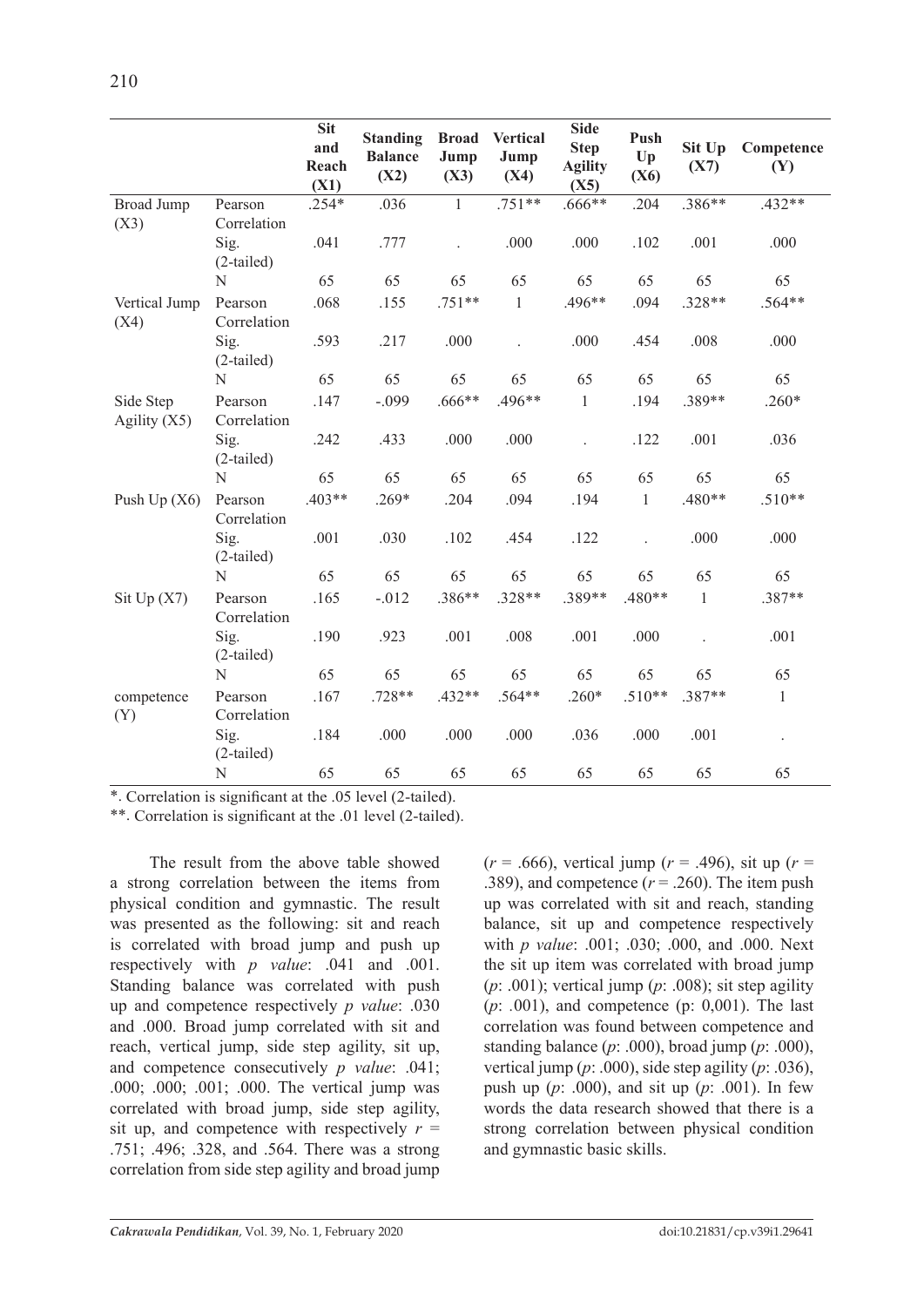To predict the future value from physical conditioning the research applied linear regression as is it modeling that allows estimates to be made in the future based on information from the past. In this linear regression model, we have several variables, one of which is an explanatory variable and the other of which are explained variables.

Nevertheless a regressive analysis is carried out with the aim of knowing whether physical conditioning would be a tool or a device which will predict the improvement of competence, the result showed in Table 2.

**Table 2. Linear Regression Physical conditioning on the Gymnastic Skills**

| <b>Variable</b>                                   | Sig. Explanation |
|---------------------------------------------------|------------------|
| Physical ability gymnastic skill .032 significant |                  |

Linear regression attempts to model the relationship between two variables by fitting a linear equation to observed data. From the result above the linear regression showed that the more physical condition is performed the better is gymnastic. From the table above it can be considered that the results of the linier Regression check confirmed that physical capability have vast impact on gymnastic skill.

This potential that excellent bodily situation will be able to help the appearance of correct gymnastic skills. If a person's bodily condition is no longer correct then his gymnastic look will no longer be maximal. There is need many element to be consist of in artistic. Gymnastics talent scouting instrument. Gymnastics is a type of complicated exercise. There are countless elements or factors wished to do gymnastic movements. Each motion has its personal biomotor structure and needs. So that the influential bio motor will be in accordance with the type of motion carried out. When learning gymnastics competencies one has to stick to methodological standards of complicated motor capabilities acquisition after accomplishing appropriate degree of simple motor capabilities. The anthropometric traits, somatotype, physique composition, and organic maturation traits have been beneficial in the prediction success of the gymnastics opposition. These elements have been used extensively during the initial identification section and the education technique.

Physical conditioning was based on the following elements: (1) Sit and Reach; (2) Standing Balance; (3) Broad Jump; (4) Vertical Jump; (5) Side Step Agility; (6) Push Up; (7) Sit Up. The measurement of the last has been afforded to assess the physical conditioning of subjects before and after. The result is showed in Table 3.

| <b>Conditioning Items</b> |                 |                 |  |  |  |  |  |
|---------------------------|-----------------|-----------------|--|--|--|--|--|
| <b>Items</b>              | <b>Pre-test</b> | <b>Posttest</b> |  |  |  |  |  |
| Sit and reach             | 37.3615         | 43.1000         |  |  |  |  |  |
| Standing balance          | 39.0825         | 82.2266         |  |  |  |  |  |
| Broad jump                | 2.1535          | 2.1646          |  |  |  |  |  |
| Vertical jump             | 52.86           | 53.46           |  |  |  |  |  |
| Side step agility         | 20.38           | 39.89           |  |  |  |  |  |
| Push up                   | 34.32           | 37.57           |  |  |  |  |  |
| Sit up                    | 38.17           | 44.74           |  |  |  |  |  |

**Table 3. Measurement of Physical Conditioning Items**

The above table showed full progress of the items in developing the gymnastic basic skills, there is significant improving between them. After evaluate the physical conditioning items, the following step was to assess the gymnastic basic skills before and after in order to state that there is an influence between physical conditioning and gymnastic competence. The following gymnastic items were assessed: (1) forward rolling; (2) Behind rolling; (3) Tiger Spring; (4) Rolling; (5) Jumping; (6) Split; (7) Handstand1; (8) Handstand2; (9) Roll Kip; (10) Stat; (11) Round Off; (12)Hand Spring. The results from the gymnastic basic skills shown in Table 4.

|  | <b>Table 4. Gymnastic Basic Skills</b> |  |  |
|--|----------------------------------------|--|--|
|--|----------------------------------------|--|--|

| <b>Items</b>           | <b>Pre-test</b> | <b>Posttest</b> |  |  |
|------------------------|-----------------|-----------------|--|--|
| Behind rolling         | 60.77           | 76.20           |  |  |
| Tiger spring           | 60.40           | 77.12           |  |  |
| Rolling                | 60.94           | 76.00           |  |  |
| Jumping                | 64 74           | 76.60           |  |  |
| Split                  | 64.43           | 77.15           |  |  |
| Handstand1             | 54.60           | 72.12           |  |  |
| Handstand <sub>2</sub> | 5746            | 73.49           |  |  |
| Roll kip               | 54 22           | 67.26           |  |  |
| Stat                   | 53.38           | 68.89           |  |  |
| Round off              | 54.15           | 71.66           |  |  |
| Hand spring            | 53.32           | 66.54           |  |  |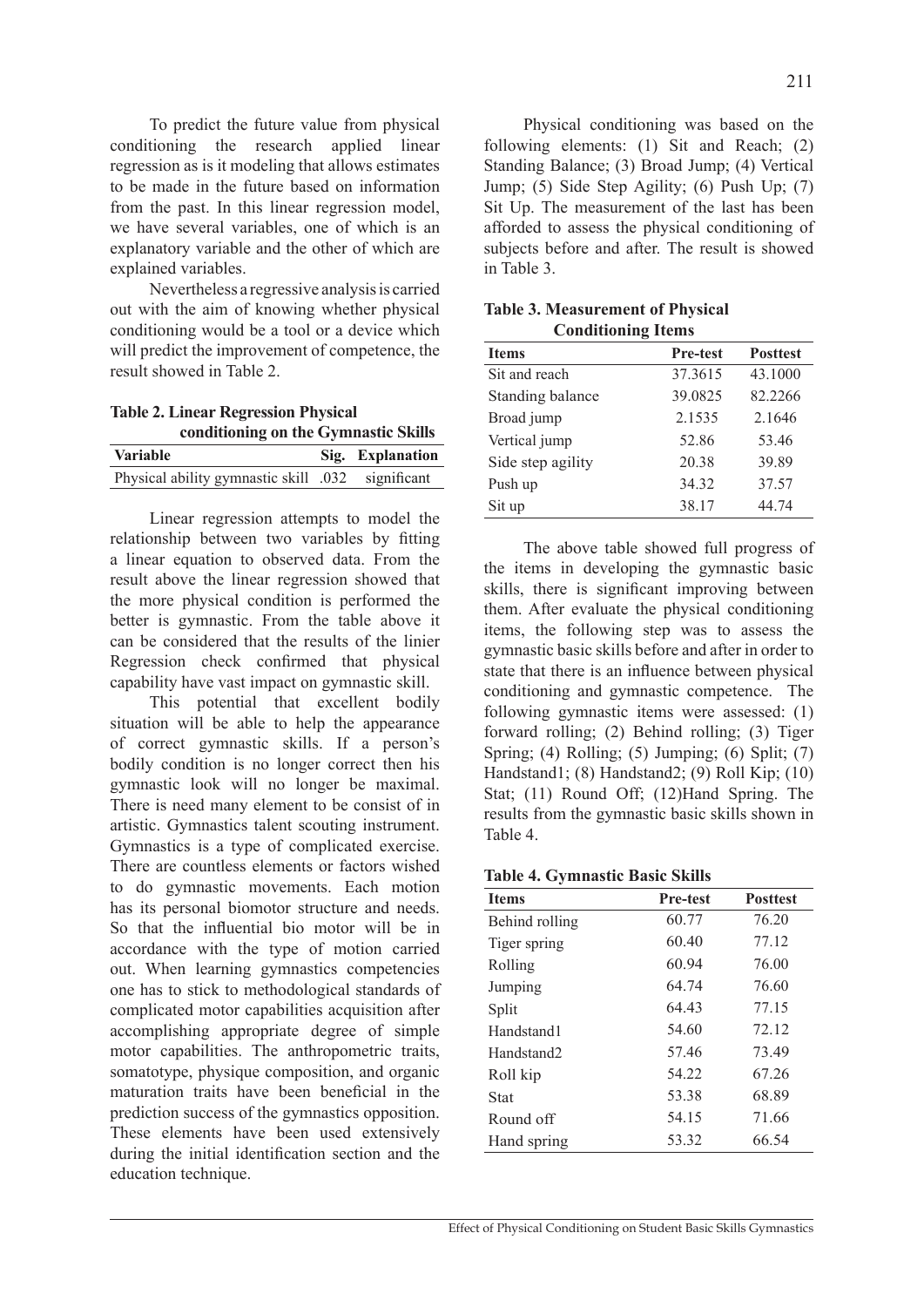| <b>Pre-test &amp; Posttest Gymnastic</b> | t-test for equality means |            |          |        |                      |              |           |  |  |
|------------------------------------------|---------------------------|------------|----------|--------|----------------------|--------------|-----------|--|--|
| <b>basic Skills</b>                      |                           | <i>Sig</i> |          | dd     | $sig(2-$<br>tailled) | <b>Means</b> | <b>SD</b> |  |  |
| Test equality variance assumed           | 509                       | .483       | $-8.600$ | 22     | .000                 | 58.4625      | 4.44063   |  |  |
| Equality variance no assumed             |                           |            | $-8,600$ | 21 821 | .000                 | 73.3933      | 4 05550   |  |  |

**Table 5. Comparison of Pre-Test and Posttest of Gymnastic Basic Skills with 95% Confidence**

The pre-test and posttest result of gymnastic basic skills. The research assessed 12 items (forward rolling, behind rolling, tiger spring, rolling, jumping, split, handstand1, handstand2, roll kip, stat, round off, hand spring) at the beginning, after he applied the physical training during six week and evaluate again the same items. By observation it can be seen that the values are different from pre-test to posttest. The deeply analysis was conducted in the table below (Table 5).

The next step was to assess if there is any difference between the pre-test and posttest value, after the physical conditioning will be qualified as a tool or support of competence or not. To reach the final decision, a comparative analysis was afforded. The result is showed in Table 5.

The result showed that the gymnastic basic skills like: forward rolling, behind rolling, tiger spring , rolling, jumping, split, handstand1, handstand2, roll kip, stat, round off, and hand spring have been improved if we compare the their pre-test and their post-test, we found a great significant *p value* (*p*: .000). The resume from this research showed that the physical conditioning influenced the gymnastic basic skills.

# **Discussion**

From the Table 1 it can been seen a strong correlation between physical conditioning and gymnastic basic skills. The positive influence states that physical fitness is a strong tool to improve athlete competence. In the study done by Yadav showed that physical training was used to increase motor health and performance of badminton players (Yadav, 2017). Bodily performance and attack attempts and effectiveness in legit judo suits with special intervals was carried out by physical conditioning (Kons, Franchini, Detanico, & Franchini, 2018).

Test of linear regression confirmed that physique capability has a big effect on gymnastic skills. This potential that a particular bodily state of affairs will be able to assist creative gymnastics. Performance in artistic gymnastics is primarily based on a perfect compromise between the stage of physical fitness and the complicated technical capacities required on each device, thus, an immoderate level of ordinary fitness overall performance is decisive for creative men (Agopyan & Örs, 2019). Physical activity intervention programmes have been found to effectively improve cardiorespiratory fitness, strength, and balance (Sumaryanti, Tomoliyus, & Ndayisenga, 2019).

On the Table 3 the means of physical conditioning on pre-test and posttest are different which stated that the value found at the beginning has a low level, the more the subject practice the more they improve their physical fitness like strengthen coordination, agility, speed and etc. Mkaouer et al. (2018) found that gymnastics for girls is a multifaceted pastime that requires a high level of physical health. And capabilities to succeed. Speed, strength, 2 endurance, agility, 7 flexibility, stability and electricity are all physical abilities that play a role in the success of an aggressive gymnast.

In addition, the physical capabilities of a gymnast can be related with the capability to maintain protected participation in sport. Gymnastic jumping is one of the many approaches you can wear when you get closer to a goal. Long jumps and pole vault have a much less complicated impact after the flight, but are similar to the gymnastics soar in the strategic movement.

Taufiqurriza (2012) stated that one of the functions of gymnastic formation is to make the physique remain in a state of proper attitude, and if an incorrect posture occurs, it must without delay right it, so that it will become correct. Furthermore, a few possibilities that can motive the prevalence of wrong posture include: Innate from birth, Less or not fulfilled food, substances, disease or accident, weakness of the muscle groups of the body, weakness of skeletal bones, wrong habits (Rofika & Yuniastuti, 2018). Mistakes in posture brought about by using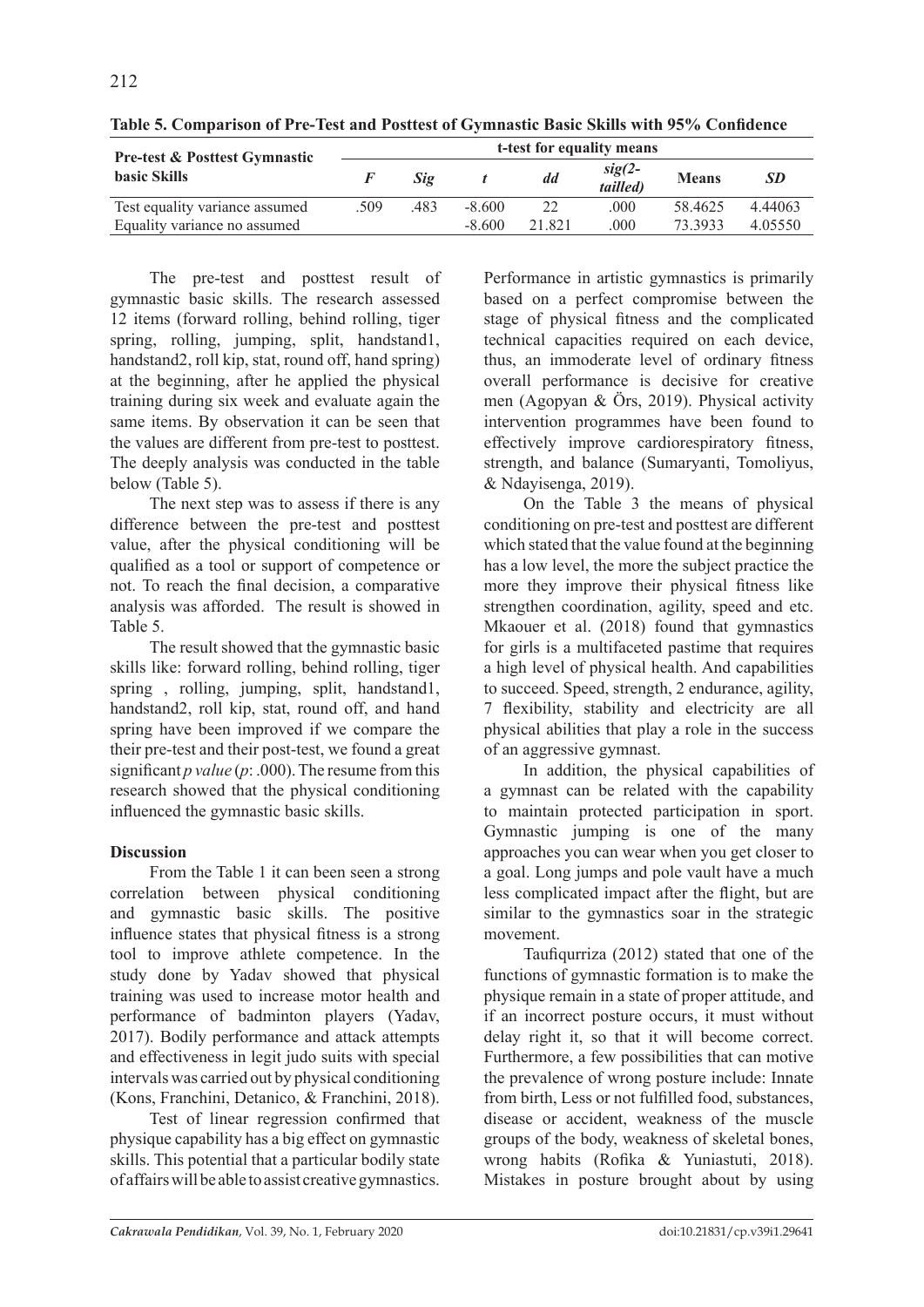the possibility these possibilities include: (1) kyphosis, which is a structure of bodily error brought about by protrusion curvature of the backbone of the back. If the returned of the spine bends, then the the front of the spinal association becomes concave. (2) lordosis, which is a form of physique error caused via protrusion of the spine in the lumbar region, lumbar region, so that the again of the spinal column is curved, and the pelvis is typically pushed forward down. This situation reasons the returned of the waist muscle groups appear short (So'emah, Haryanto, & Akbar, 2017). Scoliosis, which is a form of physique error caused by spinal deviations (Abdollahipour, Wulf, Psotta, & Nieto, 2015).

If the deviation is viewed from the back, the protrusions of the spine are not in a straight line, deviations can take place to the left or right, toward the again or in the direction of the waist (Rogers, Page, & Takeshima, 2013). Preventive efforts that can be carried out so that adolescents keep away from errors in attitudes and basic movements of the physique is to get youth to constantly make the right attitude and movement. We want to be aware of the habits of subjects, especially in the school surroundings that can have an adverse effect on posture, such as the addiction of sitting incorrectly at some stage in category lessons, or the habit of carrying a school bag, which can allow youth to have kyphosis and ordosis, posture Rejeki, Rahim, & Prasetya (2018) said that the right posture with self-habituation as long as teenagers are nevertheless in the stage of boom has enormous have an impact on and benefits for their lives in the future, such as: (1) helping the growth of adolescents in the path they need to prevent structure blunders and posture two; (2) prevent habits that should not; (3) living up to the importance of getting to know posture and gestures.

The result from the study showed that there was an important improvement from physical conditioning to the gymnastic basic skills. For typically physical sports such as running or cross-country cycling, the very nature of the sport requires significant physical preparation. But it is also essential in all other sports (Azmi  $\&$ Kusnanik, 2018). General physical preparation is the organized and hierarchical set of sports training procedures, training aimed at the development and use of the physical qualities of the sportsman (Yustika, 2018). Indeed, exercise can help you: improve your muscle tone; release the stress; improve your body image; increase your energy and concentration levels; protect your bones; stimulate your circulation; improve your digestive health.

Physical conditioning allows athlete to have a good physical fitness (flexibility, strengthening of muscles, etc. ...). It therefore improves endurance (ability to resist fatigue), strength, coordination (skill, precision) and fitness (Kuswanto, 2012).

## **CONCLUSION**

The problems that were raised at the outset of seeking whether there would be a correspondence between physical conditioning and gymnastic basics skill were answered first by showing the correlation that exists between the variables. Some gymnastic elements evaluated were: the front roll, rear roll, wheel, tige.etc. Gymnastics formation or referred fundamental gymnastics is a body workout that used to be chosen and created intentionally, planned, arranged systematically and methodically, with the intention to form the body. The subject's physique desires to be formed primary mind-set and action first, so that the body is always in the proper country of attitude. Understanding the mind-set of the attitude of the body in a nation of silence and in a country of movement. Silent posture, such as standing, squatting, sitting, and lying down, while posturing, such as walking, running, jumping, jumping, hitting, and kicking. Each movement has different biomotor needs. The trainer must train the dominant biomotor used."Talent detection and talent development: kinanthropometric.

This study was based on the evaluation of the physical conditioning about the gymnastic basic skills, the result showed that there were positive impacts for developing the performance of the students or athletes. For physical teachers and coaches they invited to use the last latest for increasing the outcomes escorted. Physical conditions have an important role in achieving good gymnastic performance. Research confirms that healthy young people make better competence. The training of physical conditioning" is used to perform: skill level, culture and unique needs of the student (Taufiqurriza, 2012). Physical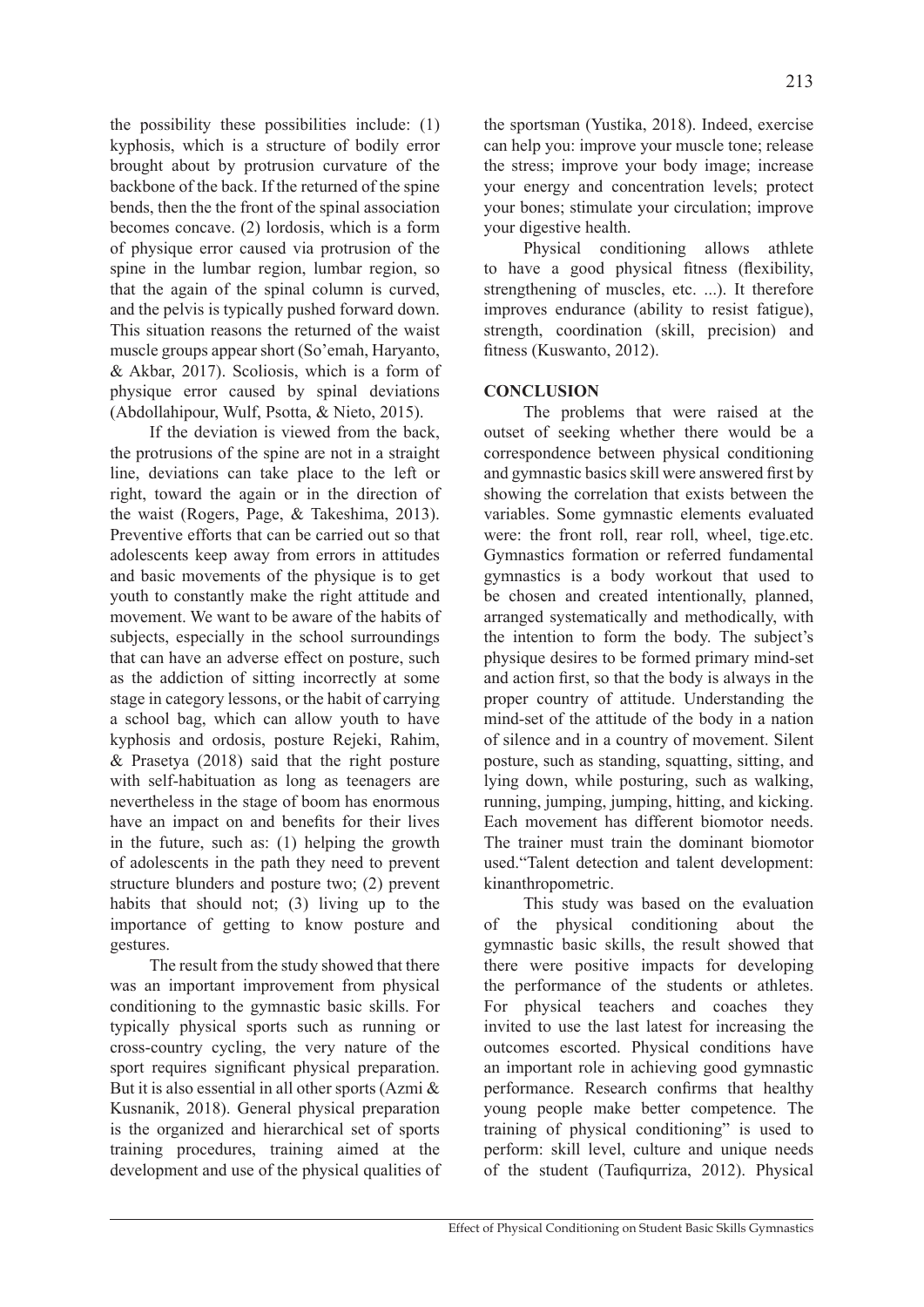conditioning allows students to better know their bodies and participates in safety education by encouraging risk-taking under control. It allows the transmission of ethical and social values, promotes self-confidence and the development of self-esteem, educates in autonomy and responsibility, gives meaning to associative life and "living together" and allows students to find a place in a group, to be accepted by others, to self-assess, to measure themselves against each other and to adapt easily to their environment. Physical conditioning also has positive effects on the subject's competence.

# **ACKNOWLEDGMENT**

The researcher thankful to the participants on this study especially students and physical training of Yogyakarta State who accepted with voluntary to participate in the research.

# **REFERENCES**

- Abdollahipour, R., Wulf, G., Psotta, R., & Nieto, M. P. (2015). Performance of gymnastics skill benefits from an external focus of attention. *Journal of Sports Sciences*, *33*(17), 1807-1813. doi:10.1080/0264041 4.2015.1012102.
- Agopyan, A., & Örs, B. S. (2019). An analysis of variations in body movement difficulty of 2016 Olympic Games rhythmic gymnast candidates. *International Journal of Performance Analysis in Sport*, *19*(3), 417-434. doi:10.1080/24748668.2019.16 17017.
- Aiken, L. R. (1980). Content validity and reliability of single items or questionnaires. *Educational and Psychological Measurement*, *40*(4), 955- 959. doi:10.1177/001316448004000419.
- Azmi, K., & Kusnanik, N. W. (2018). Effect of exercise program Speed, Agility, and Quickness (SAQ) in improving speed, agility, and acceleration. *Journal of Physics: Conference Series*, *947*(1), 1-5. doi:10.1088/1742-6596/947/1/012043.
- Babu, M. S., & Kumar, P. P. S. P. (2013). The effect of selected circuit training exercises on sprinters of high school girls. *International Journal of Science and Research (IJSR)*, *2*(11), 401-407. http:// www.ijsr.net/.
- Bobo-Arce, M., & Méndez-Rial, B. (2013). Determinants of competitive performance in rhythmic gymnastics: A review. *Journal of Human Sport and Exercise*, *8*(3 PROC), 711-727. doi:10.4100/ jhse.2013.8.Proc3.18.
- Coppola, S., Vastola, R., Scatigna, M., & Fabiani, L. (2015). Training and health in gymnastics. *Journal of Human Sport and Exercise*, *10*(Proc1), 391-398. doi:10.14198/jhse.2015.10.proc1.30.
- Donti, O., Tsolakis, C., & Bogdanis, G. C. (2014). Effects of baseline levels of flexibility and vertical jump ability on performance following different volumes of static stretching and potentiating exercises in elite gymnasts. *Journal of Sports Science and Medicine*, *13*(1), 105-113. http:// www.jssm.org.
- Eldridge, J. A., Palmer, T. Y. B., Gillis, K., Lloyd, R., Squires, W. G., & Murray, T. D. (2012). Comparison of academic and behavioral performance between athletes and non-athletes *International Journal of Exercise Science*, *7*(1), 3-13. doi:10.1016/j.jsams.2012.11.418.
- Elferink-Gemser, M. T., Huijgen, B. C., Coelhoe-Silva, M., Lemmink, K. A. P. M., & Visscher, C. (2012). The changing characteristics of talented soccer players: A decade of work in Groningen. *Journal of Sports Sciences*, *30*(15), 1581-1591. do i:10.1080/02640414.2012.725854.
- Fernández-Villarino, M. A., Hernaiz-Sánchez, A., Sierra-Palmeiro, E., & Bobo-Arce, M. (2018). Performance indicators in individual rhythmic gymnastics: Correlations in competition. *Journal of*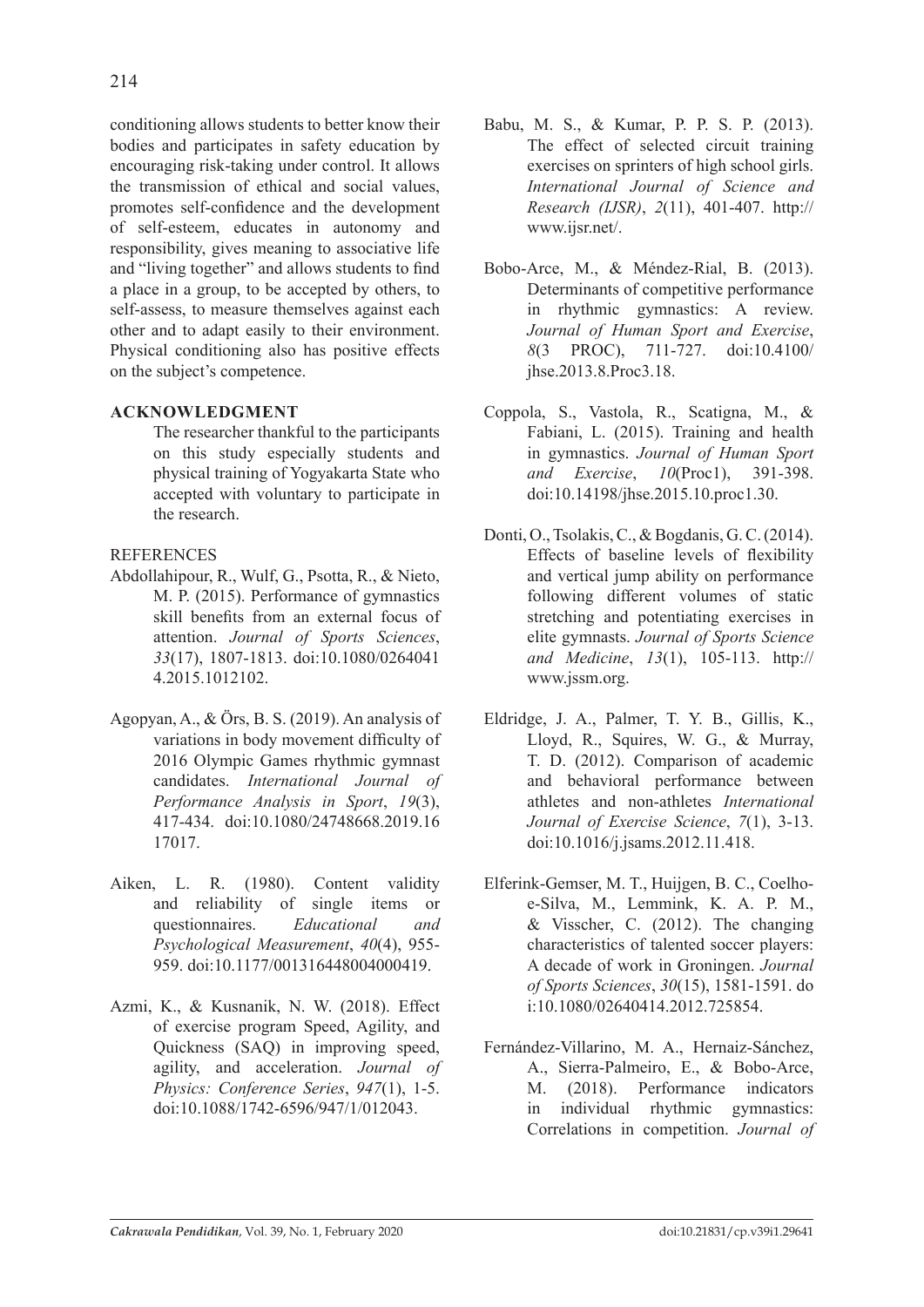- Gomathi, N., Radhakrishnan, R., & Karthick, M. (2015). Effect of circuit training on selected skill related fitness parameters among engineering professional sportsmen. *Physical Eduction*, 4(10), 1-5. doi:10.9780/ 22773665.
- Kari, T., & Karhulahti, V. M. (2016). Do e-athletes move? A study on training and physical exercise in elite e-sports. *International Journal of Gaming and Computer-Mediated Simulations*, *8*(4), 53- 66. doi:10.4018/IJGCMS.2016100104.
- Kim, H., Jang, S. M., Kim, S., & Wan, A. (2018). Evaluating sampling methods for content analysis of twitter data. *Social Media + Society,* 1-10. doi:10.1177/2056305118772836.
- Kons, R. L., Franchini, E., Detanico, D., & Franchini, E. (2018). Relationship between physical fitness, attacks and effectiveness in short- and long-duration judo matches. International *Journal of Performance Analysis in Sport*, *00*(00), 1-13. doi:10.10 80/24748668.2018.1545198.
- Kuswanto, C. W. (2012). Pengaruh latihan sprint di pasir dan sprint di tempat keras terhadap kecepatan tendangan sabit kategori tanding (Studi eksperimen di Universitas Ahmad Dahlan). *Jurnal Olahraga Prestasi*, *12*(1), 63-77. doi:10.21831/jorpres.v12i1.9497.
- Mallesh, A., Suresh, T. N., & Sivakumar, V. P. R. (2017). Effectiveness of sports specific circuit training and high intensity interval training on aerobic capacity in male basketball players. *International Journal of Clinical Skills*, *11*(6), 1388-1393. doi:10.4172/clinical-skills.1000130.
- Malm, C., Jakobsson, J., & Isaksson, A. (2019). Physical Activity and Sports—Real Health Benefits: A Review with Insight into the Public Health of Sweden. *Sports*, *7*(127), 1-28. doi:10.3390/sports7050127.
- Mellos, V., Dallas, G., Kirialanis, P., Giovanni, F., & di Cagno, A. (2014). Comparison between physical conditioning status and improvement in artistic gymnasts and non-athletes peers. *Science of Gymnastics Journal*, *6*(1), 33-43.
- Mkaouer, A. B., Hammoudi-nassib, S., Amara, S., & Chaabène, H. (2018). Evaluating the physical and basic gymnastics skills assessment for talent identification in men's artistic gymnastics proposed by the International Gymnastics Federation. *Biology of Sport*, *35*(4), 383-392. doi:10.5114/biolsport.2018.78059.
- Ndayisenga, J., & Tomoliyus, T. (2019). Effect of service quality and rates on satisfaction and loyalty of customer behavior at fitness. *International Journal of Human Movement and Sports Sciences*, *7*(2), 25- 32. doi:10.13189/saj.2019.070202.
- Neri, T., Dalcol, P., Palpacuer, F., Bergandi, F., Prades, J. M., Farizon, F., … Peoc'h, M. (2018). The anterolateral ligament is a distinct ligamentous structure: A histological explanation. *Knee*, *25*(3), 360-366. doi:10.1016/j.knee.2018.03.012.
- Rejeki, P. S., Rahim, A. F., & Prasetya, R. E. (2018). Effect of physical training towards body balance in overweight condition. *Biomolecular and Health Science Journal*, *1*(2), 141-144. doi:10.20473/ bhsj.v1i2.9966.
- Rofika, A., & Yuniastuti, A. (2018). Effectiveness of tera gymnastics and healthy heart gymnastics on blood pressure among elderly with hipertension in Sinomwidodo Village, Tambakromo Subdistrict, Pati District. *Public Health Perspective Journal*, *3*(1), 7-12. https://journal. unnes.ac.id/nju/index.php/phpj/article/ view/13455.
- Rogers, M. E., Page, P., & Takeshima, N. (2013). Balance training for the older athlete. *International Journal of Sports Physical Therapy*, *8*(4), 517-530. http://www.ncbi. nlm.nih.gov/pubmed/24175135.